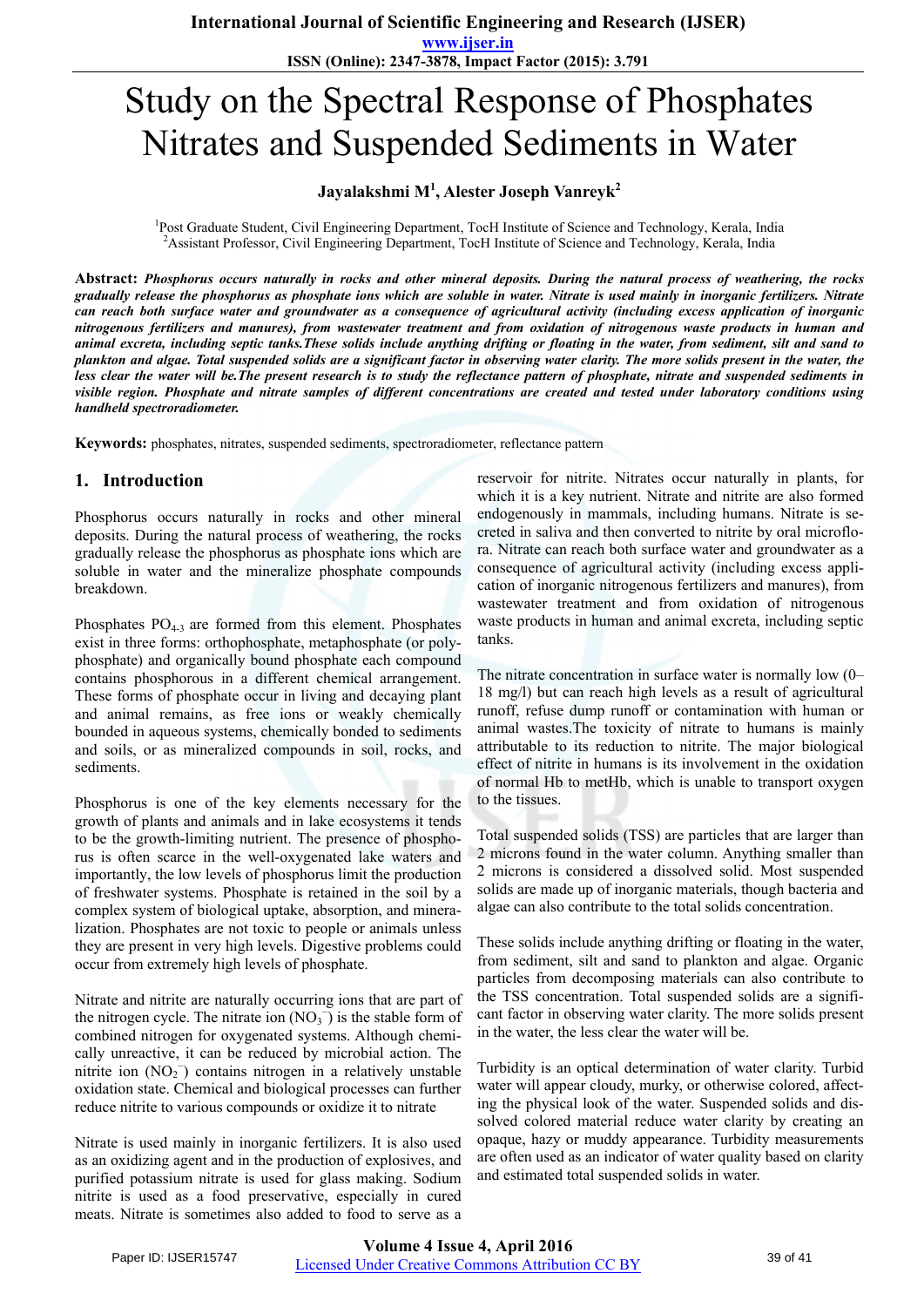## **International Journal of Scientific Engineering and Research (IJSER) www.ijser.in**

**ISSN (Online): 2347-3878, Impact Factor (2015): 3.791**

## **2. Sample Preparation**

#### **2.1 Phosphate**

Sodium di-hydrogen phosphate monohydrate (NaH2PO4.  $H<sub>2</sub>O$ ) is used for the preparation of samples. According to IS 10500-2012 the amount of phosphates that can be released into the natural water bodies is 10mg/L. So the water containing phosphate content greater than 10mg/L can be considered as polluted. Spectroradiometer analysis is to be done to study the spectral response of water containing phosphate contents 5mg/L, 10mg/L and 20mg/L.

#### **2.2 Nitrate**

Sodium nitrate  $(NaNO<sub>3</sub>)$  is used for the preparation of samples. Spectroradiometer analysis is to be done to study the spectral response of water containing nitrate contents of 5mg/L, 10mg/L and 20mg/L.

#### **2.3 Suspended Sediments**

According to IS 10500-2012 and EPA drinking water standards the permissible amount of suspended sediment concentration in water is 100mg/L. Humus is used for the preparation of samples. Samples with suspended sediment concentration 80mg/L, 90mg/L, 100mg/L, and 110mg/L can be prepared. Humus is mixed with water and allowed the settleable particles to settle down. The remaining water is collected and dried to get the suspended particles.

## **3. Results**

#### **3.1 Phosphates**

The reflectance pattern of phosphate is shown in figure 8.1



**Figure 1:** Reflectance pattern of Phosphate

The graph shows the reflectance pattern of phosphate in visible region of electromagnetic spectrum (400nm-700nm). The reflectance values decreases with increase in concentration of phosphates.

## **3.2 Nitrates**

The reflectance pattern of Nitrate is shown in figure 2



**Figure 2:** Reflectance pattern of nitrate

The graph shows the reflectance pattern of nitrate in different concentrations. The graph shows the reflectance pattern of nitrate in visible region of electromagnetic spectrum (400nm-700nm). The reflectance values decreases with increase in concentration of nitrate.

#### **3.3 Suspended Sediments**

The reflectance pattern is shown in figure 3



**Figure 3:** Reflectance pattern of Suspended sediments

From the graph it is evident that the reflectance value dereases as the concentration of suspended sediments increases. There is a peak in the reflectance pattern in the red region between 600nm and 650nm.

## **4. Discussions**

The reflectance patterns for phosphates and nitrates were collected and studied and the results obtained are as follows:

- The phosphates and nitrates have similar reflectance pattern. The pattern is close to a straight line. Therefore, the phosphate and nitrate solutions, as they are true solutions, don't have a spectral signature of their own, ie, they are not optical water quality parameter.
- In the reflectance pattern of suspended sediments there is a peak in red region (between 600nm and 650nm). The peak is because suspended sediments relflects that wavelength morethan anyother wavelength. This gives red colour to the water having suspended sediments of humas. Thus suspended sediments have a signature reflectance poattern and therefore it is optical water quality parameter.
- For phosphates, nitrates and suspended sediments, as the concentration of parameter increases the reflectance value decreases. This is because of the the increased amount of